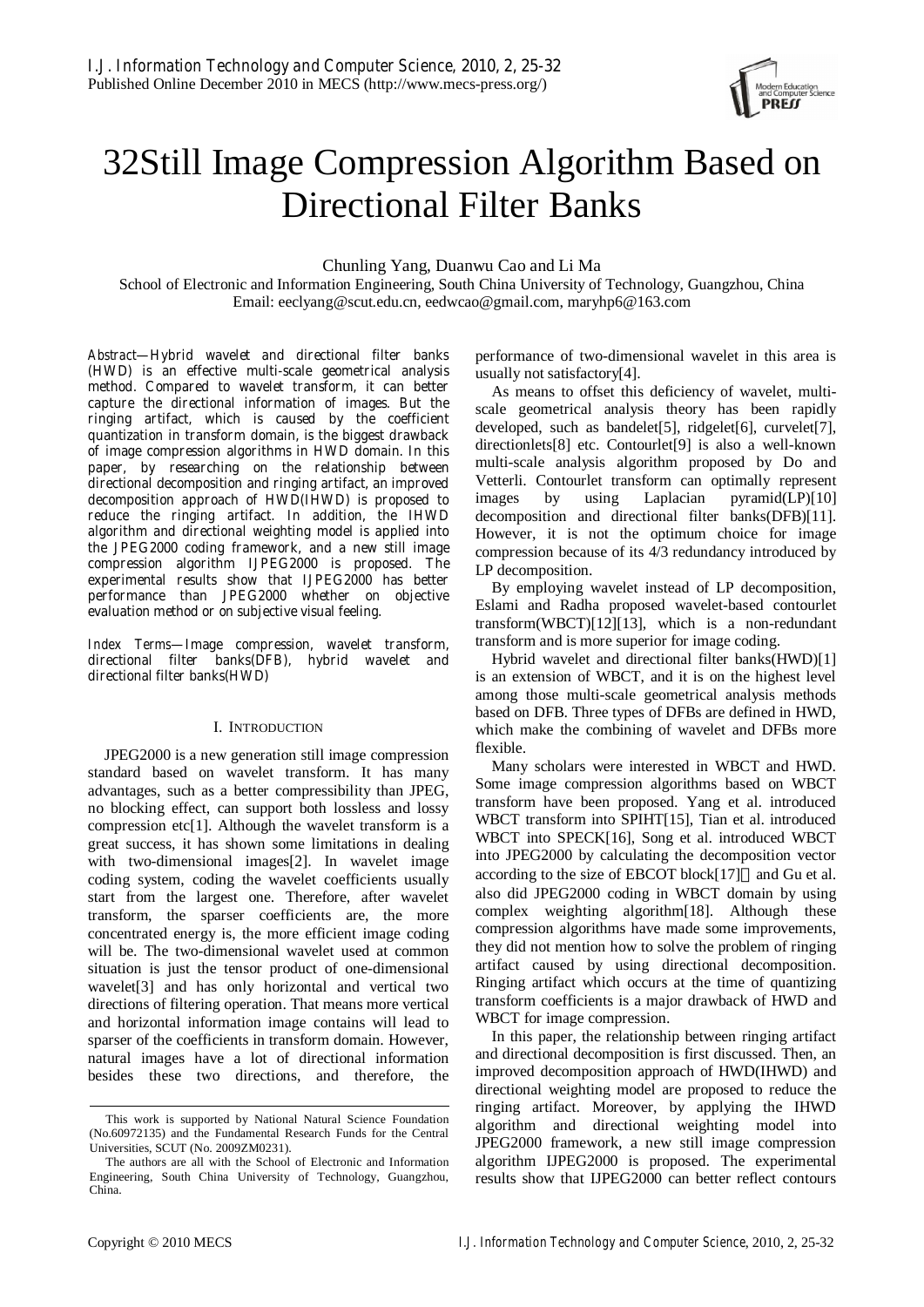

Figure 1. Two decomposition types of conventional HWD



Figure 2. Location of directional subbands in HWD domain

and texture information of images, as compared to JPEG2000 coding at same rate conditions.

# II. HYBRID WAVELET AND DIRECTIONAL FILTER BANKS

In Reference[1], Eslami and Radha proposed HWD transform. The main idea is to apply wavelet transform to original image first, and then apply DFB decomposition to those high frequency bands. DFB can be classified as FDFB, HDFB and VDFB. FDFB is the full-tree DFB. VDFB and HDFB are the half-tree DFBs. An L-level FDFB produces  $2^L$  subbands, including  $2^{L-1}$  horizontal subbands and  $2^{L-1}$  vertical subbands. While an L-level VDFB(HDFB) produces  $2^{L-1}$  horizontal(vertical) subbands and one vertical(horizontal) subband.

By choosing different DFBs, conventional HWD can be classified as two types: HWD-F(HWD using full-tree DFBs) and HWD-H(HWD using half-tree DFBs). Fig.1 shows the diagram of HWD-F and HWD-H decomposition.

In this paper, the high frequency bands in wavelet domain are divided into k frequency bands in accordance with the frequency from high to low. In HWD decomposition, we use  $L_1$ ,  $L_2$ ,  $\ldots$ ,  $L_k$  to mark the directional decomposition level from the highest frequency band( $HL_1$ ,  $LH_1$  HH<sub>1</sub>) to the lowest frequency band( $HL_k$   $LH_k$   $HH_k$ ). We define vector  $V=[L_1, L_2, ...,$ *Lk*] as the decomposition vector of HWD transform. Placed all the directional subbands and LL frequency band together in a certain order, we can get a data matrix with the same size as original image. Fig.2 shows the decomposition diagram and the location of directional subbands of HWD-F and HWD-H. Here, the decomposition vector is [3 2 0 0].

## III. AN IMPROVED DECOMPOSITION APPROACH OF HWD—IHWD

#### *A. Theoretical Basis of IHWD Algorithm*

Eslami and Radha proposed two decomposition approaches of HWD(HWD-F and HWD-H), but they are not the optimal approach for image coding. The IHWD algorithm is mainly based on the following three points.

1. Ringing artifact is mainly introduced in those low frequency bands.

It is known that directional filtering for low frequency bands may introduce severe ringing artifact[1]. We try to perform NLA[19] experiments to prove this conclusion. We apply 3-level FDFB decomposition to each frequency bands of image after 5-level wavelet transform, reserve 1/16 largest coefficients in HWD domain and reconstruct the image in pixel domain. Fig.3 shows the reconstructed images of the experiment.

From Fig.3, we can find that the ringing artifact in decoded image is slight when only applying DFB to the highest frequency band. Compared to Fig.3(b), the improvement of visual feelings is obvious in Fig.3(c). However, the decoded image has a bad visual quality when applying DFB to the second-high frequency band or lower.

2. The improvement of PSNR is mainly from the decomposition of the highest frequency band.

Repeat the experiment above, the four curves in Fig.4 represent the different PSNR values of the decoded images by different decomposition vector. Horizontal coordinate  $log_2 M$  is the number of reserved coefficients. Compared to wavelet, the improvement of PSNR is mainly from the decomposition of the highest frequency band and the improvement of the decomposing second-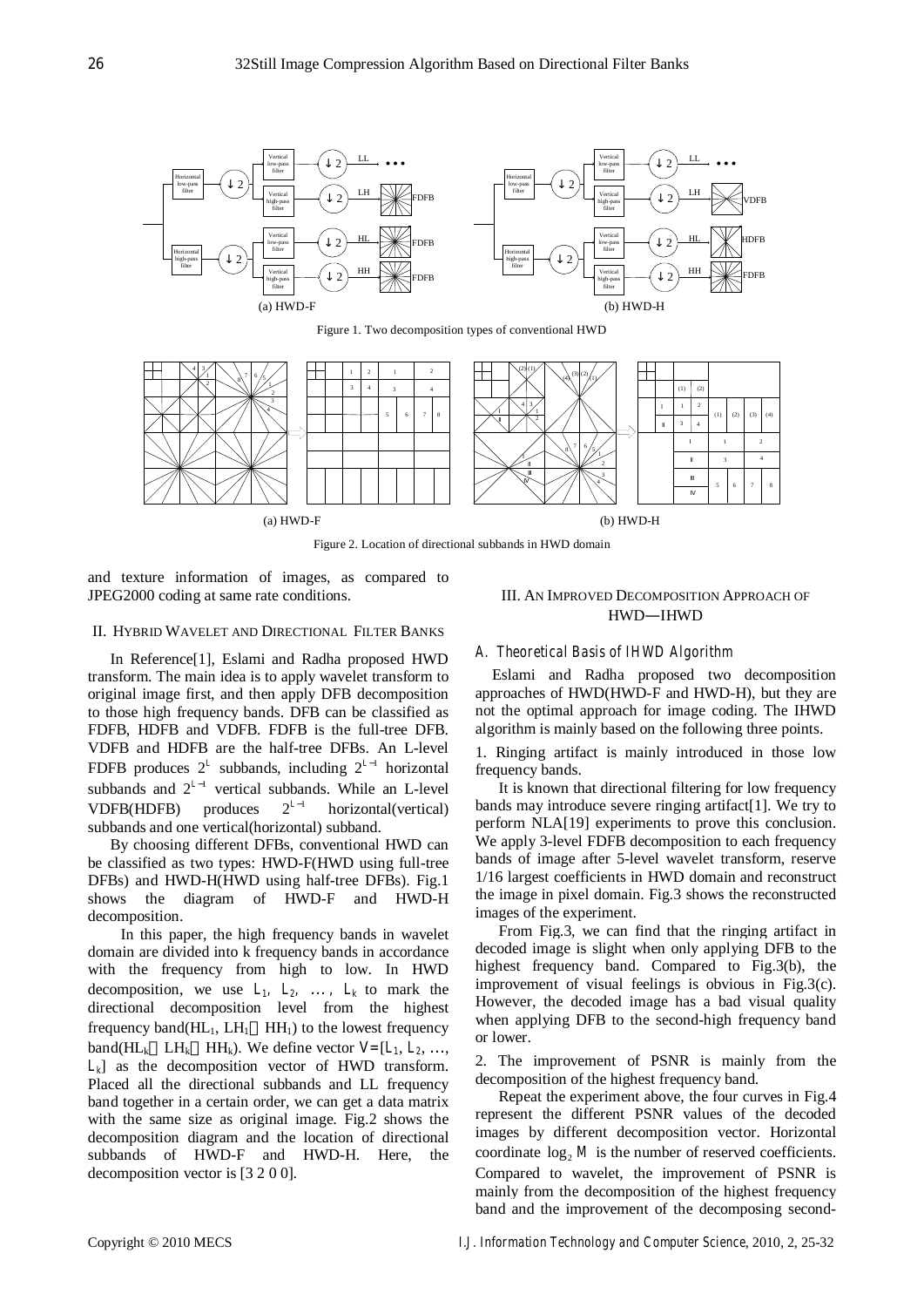

(a) Original image (b) Wavelet only (c) HWD-F[3 0 0 0 0]



(d) HWD-F[0 3 0 0 0] (e) HWD-F[0 0 3 0 0]

Figure 3. Decoded images of NLA experiment



Figure 4. PSNR of decoded images in NLA experiment

high frequency band is tiny and negligible. The reason is that the ringing artifact introduced in second-high frequency band seriously impact on the encoding performance. To the third-high or even lower frequency band, applying any forms of DFB is inappropriate.

3. Full-tree DFB and half-tree DFB have their own advantages and disadvantages.

Compared to half-tree DFB(HDFB and VDFB), fulltree DFB(FDFB) can work well on capturing the directional information of image. However, full-tree DFB decompose the low frequency information in HL and LH bands, which introduces severer ringing artifact in decoded image. In HWD-H scheme, half-tree DFB is applied to decompose HL and LH bands for the sake of avoid decomposing low frequency information and so as to suppress ringing artifacts. Unfortunately, its PSNR is accordingly reduced. Generally speaking, full-tree DFB and half-tree DFB have their own advantages and disadvantages.

## *B. IHWD Algorithm*

According to the experiments and analysis above, if we apply full-tree DFB to the highest frequency band, the directional information will be encoded well and the ringing artifact will be slight, for ringing artifact is not sensitive to high frequency. As for the second-high frequency band, we may apply half-tree DFBs. Thus, from the global perspective, this approach can not only maintain high encoding quality, but also control the ringing artifact. This is the IHWD decomposition scheme we proposed. It can be described by the following 3 steps.

1. Apply wavelet transform to original image.

2. Apply HWD-F transform to the highest frequency band.

3. Apply HWD-H transform to the second highest frequency band.

### IV. DIRECTIONAL WEIGHTING MODEL

#### *A. Motivation of Directional Weighting*

Take HDFB decomposition in HL band for example, HL band contains high frequency information in horizontal direction and low frequency information in vertical direction. In wavelet domain, the vertical direction is the main direction of the texture in HL band. Since DFB is not suitable to decompose low frequency information, HDFB is chosen to decompose the HL band so that the low frequency information would not be decomposed. According to this viewpoint, when applying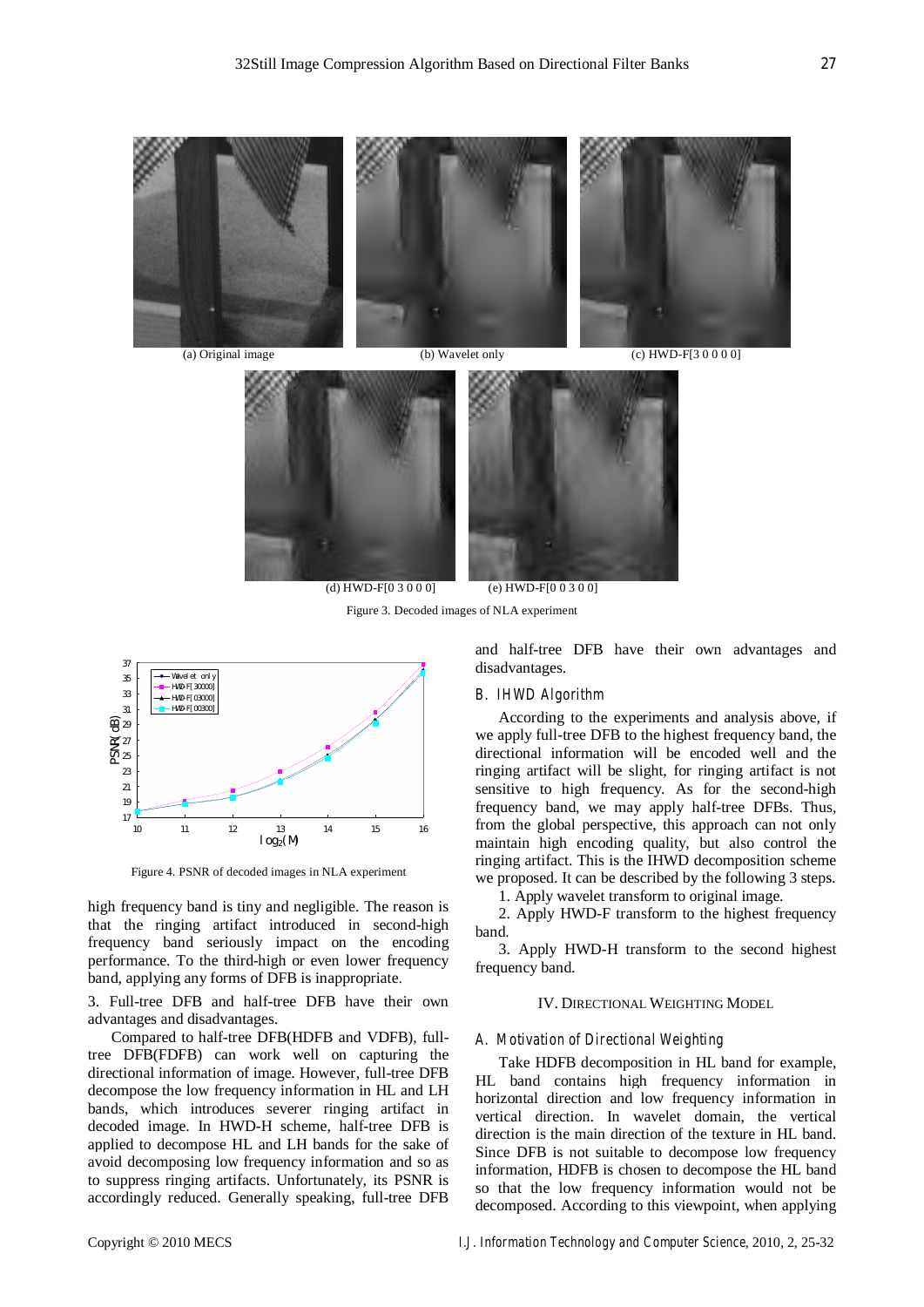

Figure 5. Directional angle in DFB decomposition

HDFB decomposition to HL band, the directional subbands that are closer to vertical axis contain less low frequency information and will introduce less ringing artifact. In contrast, the directional subbands that are closer to horizontal axis contain more low frequency information and will introduce severer ringing artifact. Thus, in DFB(either HDFB or FDFB) decomposition domain of HL band, the directional subbands that are closer to vertical direction are more important. For the same reason, in DFB(either VDFB or FDFB) decomposition domain of LH band, the directional subbands that are closer to horizontal direction are more important.

 Thus, weighting the HWD coefficients according to the directions of subbands may enhance the importance of the high frequency information, which can also control the ringing artifact to some extent.

## *B. The Directional Angle of Subband*

Fig.5 shows the directions of subbands in DFB decomposition. Use  $i = 1, 2, \ldots$  to mark these subbands. Define the angle of *i*th directional subband  $\theta(i)$  as follows: the horizontal axis for the start edge and the central axis of the subband for the final edge, as is shown Fig.5.

According to Fig.5(a), the angle of *i*th directional subband in HL band  $\theta_{\scriptscriptstyle h}(i)$  can be calculated by (1). Here, the subscript *h* means HDFB decomposition domain.

$$
\theta_h(i) = (\frac{1}{4} - \frac{1}{2^{L+1}} + \frac{i}{2^L})\pi, \quad 1 \le i \le 2^{L-1}
$$
 (1)

For the same reason, the direction angle in LH and HH band can be calculated by (2) and (3).

$$
\theta_{\nu}(i) = \left(\frac{1}{4} + \frac{1}{2^{L+1}} - \frac{i}{2^L}\right)\pi, \quad 1 \le i \le 2^{L-1}
$$
 (2)

$$
\theta_{f}(i) = \begin{cases}\n(\frac{1}{4} + \frac{1}{2^{L+1}} - \frac{i}{2^{L}})\pi, & 1 \leq i \leq 2^{L-1} \\
(\frac{i}{2^{L}} - \frac{1}{2^{L+1}} - \frac{1}{4})\pi, & 2^{L-1} + 1 \leq i \leq 2^{L}\n\end{cases}
$$
\n(3)

Thus, the directional angle  $\theta(i)$  of directional subbands can be obtained by (4).

$$
\theta(i) = \begin{cases} \theta_h(i), \text{ HDFB domain} \\ \theta_v(i) \text{ VDFB domain} \\ \theta_f(i) \text{ FDFB domain} \end{cases} (4)
$$

# *C. Weighing Value*

Because  $\theta(i)$  represents for the direction of the *i*th subband, the value of  $\cos \theta$  *i* can represent how close the subband is to the horizontal axis. For the same reason, the value of  $\sin \theta$  *i* can represent how close the subband is to the vertical axis. For HL band, in order to enhance the importance of vertical texture information, the coefficients can be weighted by

$$
w_{hl}(i) = 1 + \lambda \left( \left| \sin \theta \right| - 0.5 \right) \tag{5}
$$

For the same reason, in order to enhance the importance of horizontal texture information, the coefficients can be weighted by

$$
w_{lh}(i) = 1 + \lambda \left( \left| \cos \theta(i) \right| - 0.5 \right) \tag{6}
$$

Here,  $\lambda$  is a constant using for adjust the range of the weight.

#### *D. Weighting Formula*

Suppose  $s(x, y)$  is an original coefficient of transform domain, and  $s'(x, y)$  is the corresponding coefficient that is weighted. The weighting algorithm can be expressed by (7).

$$
s'(x, y) = \begin{cases} s(x, y) \times w_{hl}(i), & (x, y) \in HL \\ s(x, y) \times w_{lh}(i), & (x, y) \in LH \\ s(x, y), & (x, y) \in HH \end{cases}
$$
(7)

It is worth mentioning that the directional weighting model can be used whether the transform is HWD-F, HWD-H or IHWD.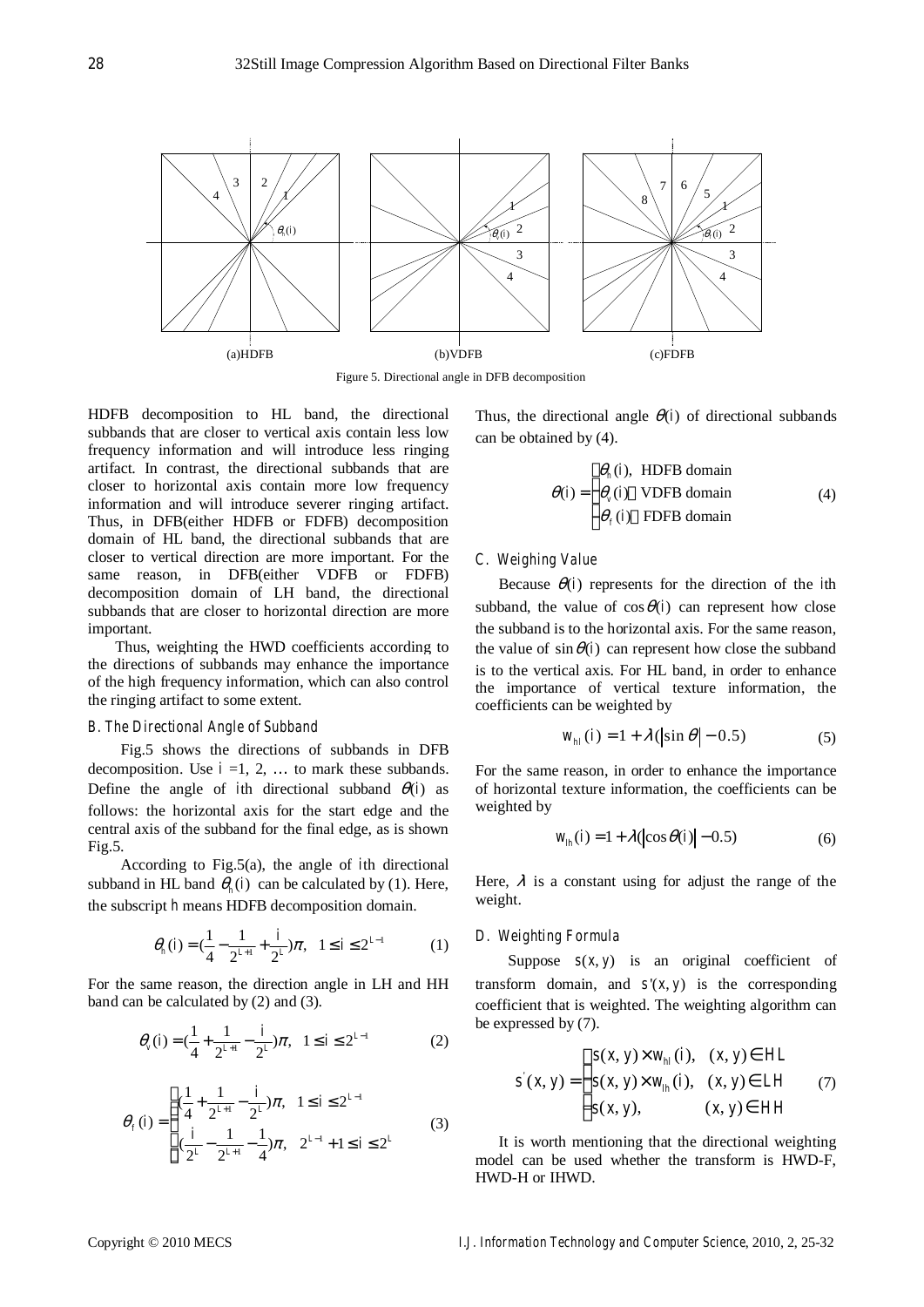

Figure 6. JPEG2000 and IJPEG2000 encoder

TABLE I. COMPARATIVE EXPERIMENT IN DIFFERENT DOMAINS (dB)

| Rate/bpp    | 0.05  | 0.1   | 0.2   | 0.3   | 0.4   | 0.5   | 0.6   |
|-------------|-------|-------|-------|-------|-------|-------|-------|
| HWD-F       | 22.99 | 25.14 | 27.56 | 29.42 | 30.75 | 32.08 | 33.17 |
| HWD-H       | 22.81 | 24.99 | 27.48 | 29.42 | 30.83 | 32.19 | 33.28 |
| <b>IHWD</b> | 22.99 | 25.15 | 27.60 | 29.50 | 30.84 | 32.19 | 33.27 |

#### V. IJPEG2000 ALGORITHM

Because HWD has the same size of coefficients matrix as wavelet, it can be used to take place of wavelet in JPEG2000 coding. Here, IHWD is applied as for the HWD decomposition scheme. The directional weighting model illustrated in Section IV is also introduced. JPEG2000 and IJPEG2000 encoder is shown in Fig.6. In the decoder side, there is the corresponding weighting algorithm and inverse transform.

#### VI. EXPERIMENT AND ANALYSIS

In this section, we will do various forms of JPEG2000 experiments in HWD domain, including IJPEG2000. In these experiments, 5-level Daubechies 9-7 wavelet is used in HWD transform. The decomposition vector of HWD is [3 2 0 0 0]. The directional filter bank is based on triplet[20]. The block size of EBCOT is  $32 \times 32$ . The constant  $\lambda = 2$ .

## *A. Advantage of IHWD*

We separately do JPEG2000 experiment in HWD-F, HWD-H and IHWD domain. We don't apply directional weighting model in this experiment. Table I shows the PSNR of the decoded images in this set of comparative experiments.

Comparing the JPEG2000 results of HWD-F and HWD-H, we find that HWD-F has better performance in low bit rate while HWD-H has better performance in high bit rate. The main reason is that ringing artifact is not the key factor in decision of good or bad performance of coding algorithm in low bit rate. The key factor is whether the directional information of the image is well captured. So in low bit rate, HWD-F shows its advantage of full directions. While in high bit rate, most information has been coded well, especially in the bit rate above 0.5bpp, the decoded image has been very close to the original image under human visual system. At this time, ringing artifact becomes the key factor of coding performance and HWD-F shows its advantage of good control of ringing artifact.

As for the IHWD algorithm, it has similar performance as HWD-F in low bit rate and as HWD-H in high bit rate. IHWD shows the advantage of both HWD-F and HWD-H, as is mentioned in section III.

# *B. Meaning of Directional Weighting*

Another set of comparative experiments about directional weighting is done in this paragraph. We do two JPEG2000 experiments in IHWD domain. One is with directional weighting model and the other is not.

In this set of experiments, we find the PSNR values of the decoded images are very close to each other. The maximum error of them does not exceed 0.05bpp. Clearly, weighting algorithm has not brought improvement of PSNR. Of course, this is not the meaning of directional weighting algorithm. In human visual feeling, directional information like contours and textures in image is usually more important. However, in PSNR image quality evaluation system, each pixel of the image is equal. Enhancing the weight of directional information is clearly not able to improve the PSNR value. But it may bring better human visual feeling.

Fig.7 and Fig.8 show a decoded image of the experiment contrast in some details. The edge of the table in Fig.7(c) is much clearer than in Fig.7(b). The contours of the arm in Fig.8(c) is also clearer than in Fig.8(b). The improvement of human visual feeling is the meaning of directional weighting.

## *C. Comparison of JPEG2000 and IJPEG2000*

Fig.9 shows the comparative experiments results of barbara image in JPEG2000 and IJPEG2000 experiment. From Fig.9, it can be seen that the PSNR curve of decoded images of IJPEG2000 is higher than the one of JPEG2000. Especially in low bit rate, the improvement is more evident. This shows that IJPEG2000 can better capture the directional information of image than JPEG2000, for it is based on IHWD transform.

Fig.10 shows the decoded images of JPEG2000 and IJPEG2000 at 0.05bpp. In this set of comparative figures, we can see the texture information of the pants is lost in JPEG2000 coding. However it can be clearly seen in the decoded image of IJPEG2000. Compared to original image, the decoded image of IJPEG2000 has better visual feeling.

 Fig.11 shows the corresponding experiment results of buildings image in 0.3bpp. From the comparison of the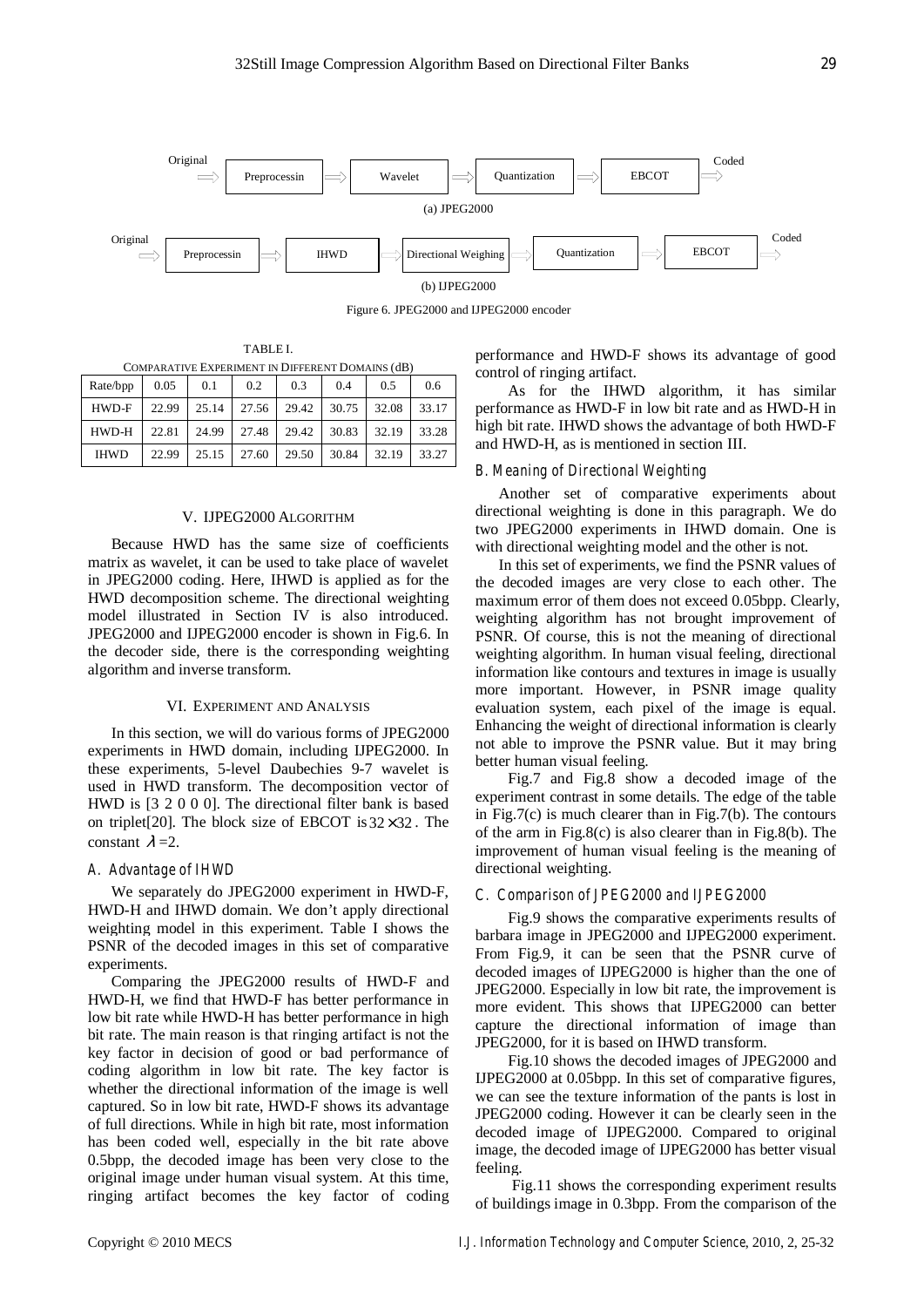

Figure 7. Comparative experiment of directional weighting—detail 1



Figure 8. Comparative experiment of directional weighting—detail 2



Figure 9. PSNR of decoded images in JPEG2000 and IJPEG2000 comparative experiment

decoded images, it is clear that texture information of the windows in original image is lost in Fig.11(b), while it appears in Fig.11(d).

Table II shows the results of 5 typical images in JPEG2000 and IJPEG2000 comparative experiment coding at 0.05bpp and 0.1bpp. From the table, we can see that the PSNR values of IJPEG2000 are higher than those of JPEG2000. The conclusion is similar as what the above experiments shows.

#### VII. CONCLUSION

Because the wavelet transform in JPEG2000 has only limited directions, JPEG2000 can not well represent the directional information like contours and textures in image. In this paper, a multi-scale geometrical analysis method—HWD is introduced into JPEG2000 framework. Since the conventional decomposition models of HWD have their own advantages and disadvantages, we proposed an improved decompression model of HWD— IHWD. The IHWD algorithm can maintain the advantages of both the two conventional models. In order to better control the ringing artifact, we proposed directional weighting model according to the frequency characteristics of the directional subbands and get better human visual feelings in decoded images. IJPEG2000 still image compression algorithm includes both the IHWD algorithm and directional weighting model. It can better represent the directional information than JPEG2000. The experimental results show that IJPEG2000 has better performance than JPEG2000 whether on objective evaluation method or on subjective visual feeling. Although we have get some results on improving coding the directional information of images, there are still some places needing further research. For example, we may get a marked improvement in the results when the image is full of texture and contours. But when the image is smooth, the improvement will be small. What's more, how to select the parameter  $\lambda$  in the directional weighting model is also questionable.

## ACKNOWLEDGMENT

The authors wish to thank the reviewers for their careful reading and helpful comments.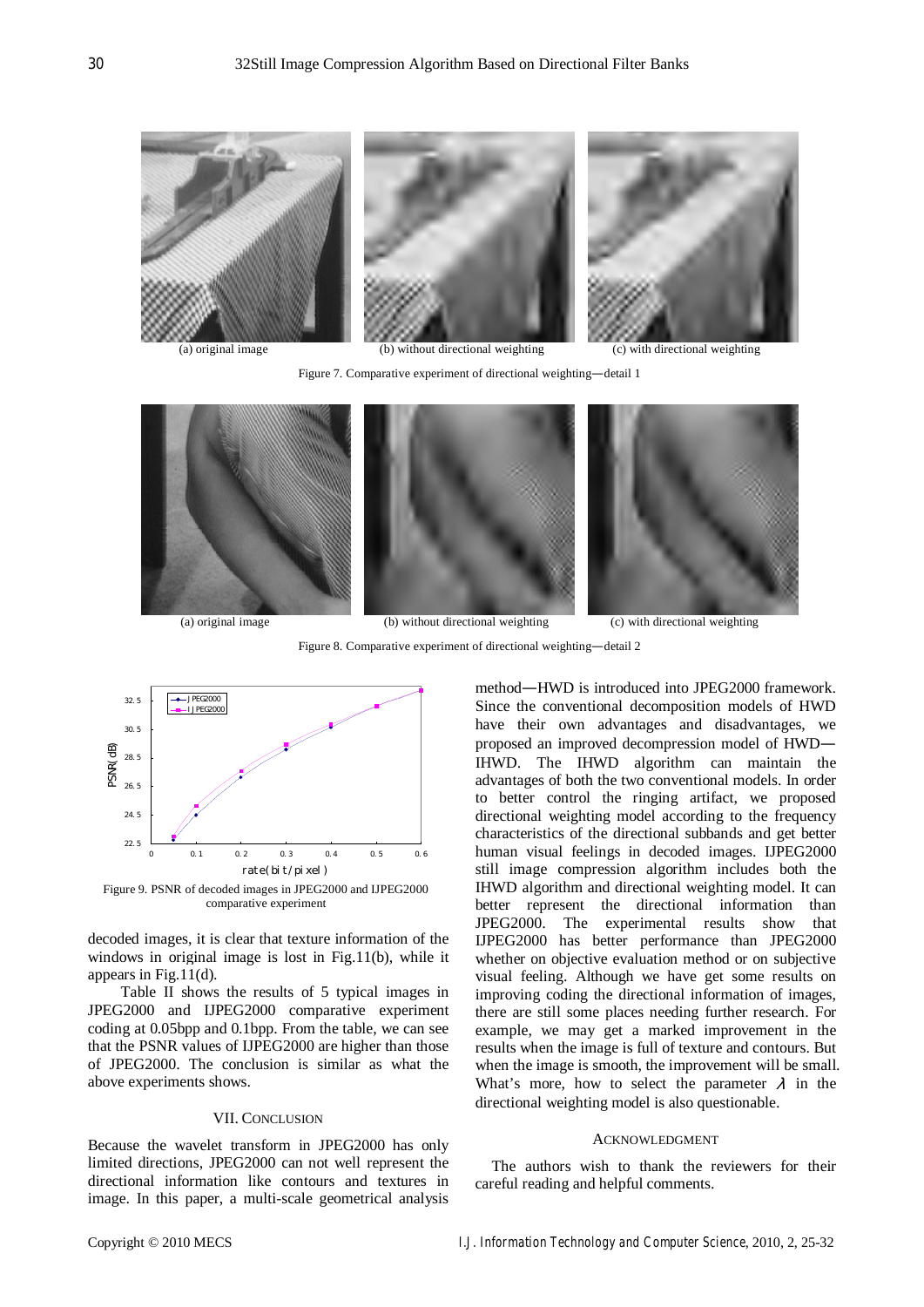

Figure 10. Barbara image coded at bit-rate of 0.05bpp



Figure 11. Buildings image coded at bit-rate of 0.3bpp

| images     |                 | 0.05bp           | 0.1bp           |                  |  |
|------------|-----------------|------------------|-----------------|------------------|--|
|            | <b>JPEG2000</b> | <b>IJPEG2000</b> | <b>JPEG2000</b> | <b>IJPEG2000</b> |  |
| cfield     | 22.198          | 22.207           | 24.222          | 24.285           |  |
| girldisk   | 33.750          | 33.883           | 37.344          | 37.557           |  |
| vacht      | 24.360          | 24.447           | 27.097          | 27.247           |  |
| buildings  | 18.706          | 18.755           | 20.393          | 20.484           |  |
| lighthouse | 24.485          | 24.601           | 26.538          | 26.553           |  |

TABLE II. JPEG2000 AND IJPEG2000 EXPERIMENT OF 5 TYPICAL IMAGES (dB)

# **REFERENCES**

- [1] D. Taubman, "High performance scalable image compression with EBCOT," *IEEE Trans on Image Processing*, vol. 9, no. 7, pp. 1158-1169, Jul. 2000.
- [2] M. Vetterli, "Wavelets, approximation and compression," *IEEE Signal Process. Mag.*, vol. 18, no. 5, pp. 59–73, Sep. 2001.
- [3] S. Mallat, *A Wavelet Tour of Signal Processing*, 2nd ed. New York: Academic, 1998.
- [4] L. C. Jiao and S. Tan, "Development and prospect of image multiscale geometric analysis," *Acta electronica sinica (in chinese)*, vol. 31, no. 12A, pp. 1975-1981, Dec. 2003.
- [5] E. LePennec and S. Mallat, "Sparse geometric image representation with bandelets" *IEEE Trans. Image Process.*, vol. 14, no. 4, pp. 423–438, Apr. 2005.
- [6] E J Candès. "Harmonic analysis of neural networks," *Applied and Computational Harmonic Analysis*, vol.6, no. 2, pp. 197-218, Mar.1999.
- [7] E. J. Candès and D. L. Donoho, "Curvelets—A surprisingly effective nonadaptive representation for objects with edges," in *Curve and Surface Fitting*. Nashville, TN: Vanderbuilt Univ. Press, 1999.
- [8] V. Velisavljevic, B. Beferull-Lozano, M. Vetterli, and P. L. Dragotti, "Directionlets: Anisotropic multidirectional representation with separable filtering." *IEEE Trans. Image Process.*, vol. 15, no. 7, pp. 1916–1933, Jul. 2001.
- [9] M. N. Do and M. Vetterli. "The contourlet transform: an efficient directional multiresolution image representation." *IEEE Trans on Image Processing*., vol. 14, no. 12, pp. 2091-2106, Dec. 2005.
- [10] P. J. Burt and E. H. Adelson, "The Laplacian pyramid as a compact image code." *IEEE Trans. Commun.*, vol. COM-31, no. 4, pp. 532–540, Apr. 1983.
- [11] R. H. Bamberger and M. J. T. Smith, "A filter bank for the directional decomposition of images: Theory and design," *IEEE Trans. Signal Process.*, vol. 40, no. 4, pp. 882–893, Apr. 1992.
- [12] R Eslami and H Radha, "Wavelet-based contourlet transform and its application to image coding," in *Proc. IEEE Int. Conf. Image Processing,* Singapore, Oct. 2004, vol. 5, pp. 3189–3192.
- [13] R Eslami and H Radha, "Wavelet-based contourlet coding using an SPIHT-like algorithm," in *Proc. Conf. Information Sciences, Systems*, Princeton, NJ, pp. 784–788, Mar. 2004.

Copyright © 2010 MECS *I.J. Information Technology and Computer Science*, 2010, 2, 25-32